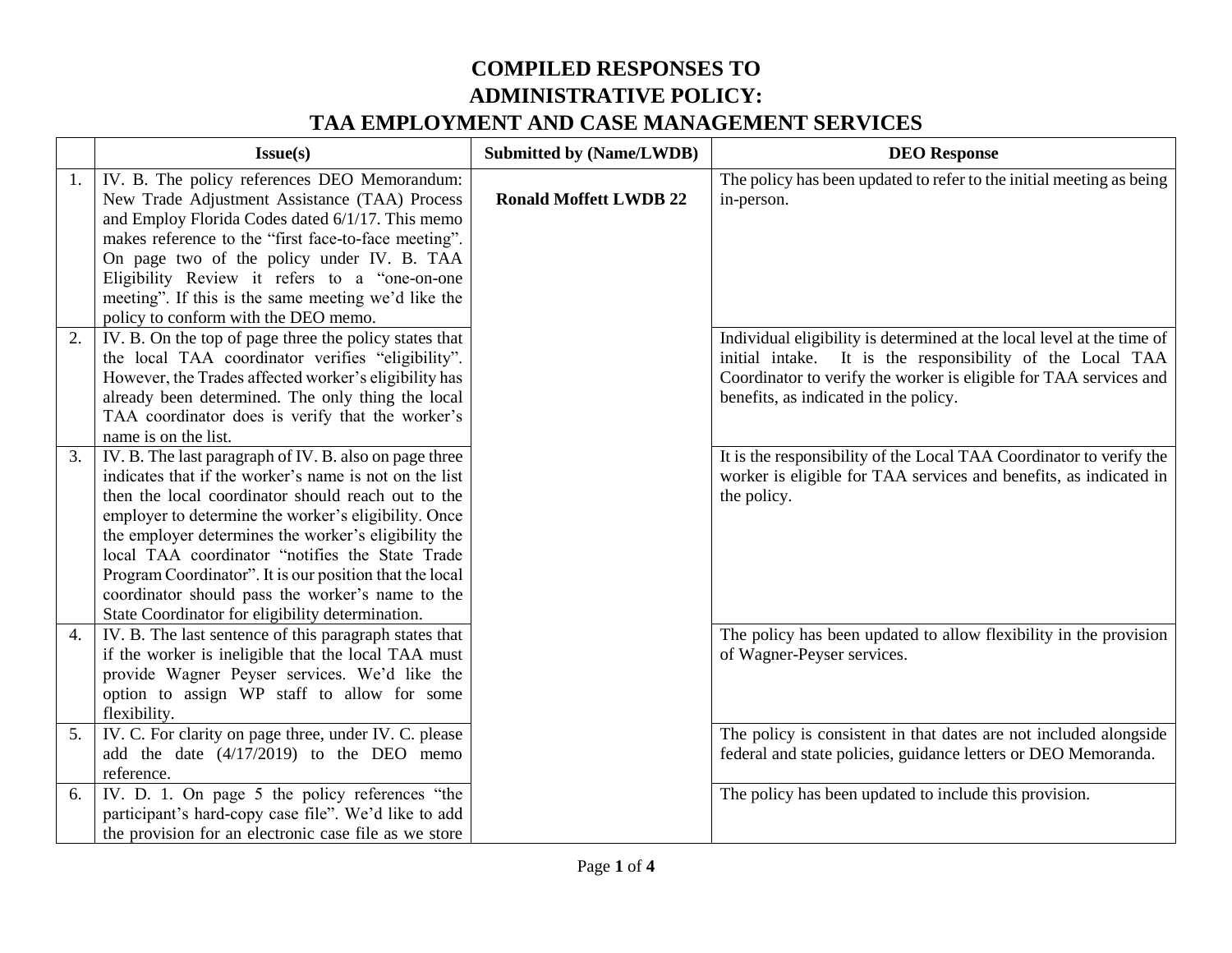|    | our files in an electronic document management<br>system.                                                                                                                                                                                                                                                                                                                                                                                                                                                                                                                                                                                                                     |                                |                                                                                                                                                                                                                                                                                                                                                          |
|----|-------------------------------------------------------------------------------------------------------------------------------------------------------------------------------------------------------------------------------------------------------------------------------------------------------------------------------------------------------------------------------------------------------------------------------------------------------------------------------------------------------------------------------------------------------------------------------------------------------------------------------------------------------------------------------|--------------------------------|----------------------------------------------------------------------------------------------------------------------------------------------------------------------------------------------------------------------------------------------------------------------------------------------------------------------------------------------------------|
| 7. | IV. D. 5. B. On page 7 under 5. B. Establishing Goals<br>and Objectives the policy references "intermediate"<br>goals. Currently we established short and long term<br>goals. We are not sure what is to be gained by further<br>sub-dividing and adding an "intermediate" goal?                                                                                                                                                                                                                                                                                                                                                                                              |                                | The policy includes intermediate goals to afford greater flexibility<br>to the Local TAA Coordinator in establishing the employment<br>plan.                                                                                                                                                                                                             |
| 8. | IV. D. 5. C. On page 8 under c. Reviewing the IEP<br>the policy states the IEP should be reviewed on a<br>"regular basis". We'd like the meaning of this<br>clarified.                                                                                                                                                                                                                                                                                                                                                                                                                                                                                                        |                                | The policy has been updated to state the IEP must be reviewed<br>every 60 days.                                                                                                                                                                                                                                                                          |
| 9. | IV. D. 9. Similarly, on page 9 under 9. The policy<br>uses "consistent communication". We'd like the<br>meaning of this clarified.                                                                                                                                                                                                                                                                                                                                                                                                                                                                                                                                            |                                | The inclusion of the 60-day minimum for IEP review resolves this<br>issue.                                                                                                                                                                                                                                                                               |
|    | 10. $\vert$ V. 3. On page 9 the definition of the Local TAA<br>Coordinator should be updated to reflect that they do<br>not conduct an eligibility determination.                                                                                                                                                                                                                                                                                                                                                                                                                                                                                                             |                                | It is the responsibility of the Local TAA Coordinator to verify the<br>worker is eligible for TAA services and benefits, as indicated in<br>the policy.                                                                                                                                                                                                  |
|    | 11. IV. A. TAA Informational Session-The policy states<br>that the LWDB where the trade-affected employer is<br>located will coordinate with the employer to offer the<br>informational session(s) to the trade-affected<br>workers.<br>Is the LWDB where the trade-affected employer is<br>located responsible then for coordinating/providing<br>services to the trade-affected workers no matter<br>where those workers reside? For example, if the<br>employer is located in LWDB 19, and the trade-<br>affected workers reside in LWDBs 17, 18 and 19,<br>would LWDB 19 be responsible for delivering<br>services to all the trade-affected workers of that<br>employer? | <b>Donna Doubleday LWDB 19</b> | Trade-affected workers may choose to receive services from the<br>LWDB of their choice, regardless of geographical location with<br>regards to residence. The LWDB may recommend a closer<br>location for the worker's convenience but may not refuse to<br>provide services if the worker declines to use another LWDB. The<br>policy has been updated. |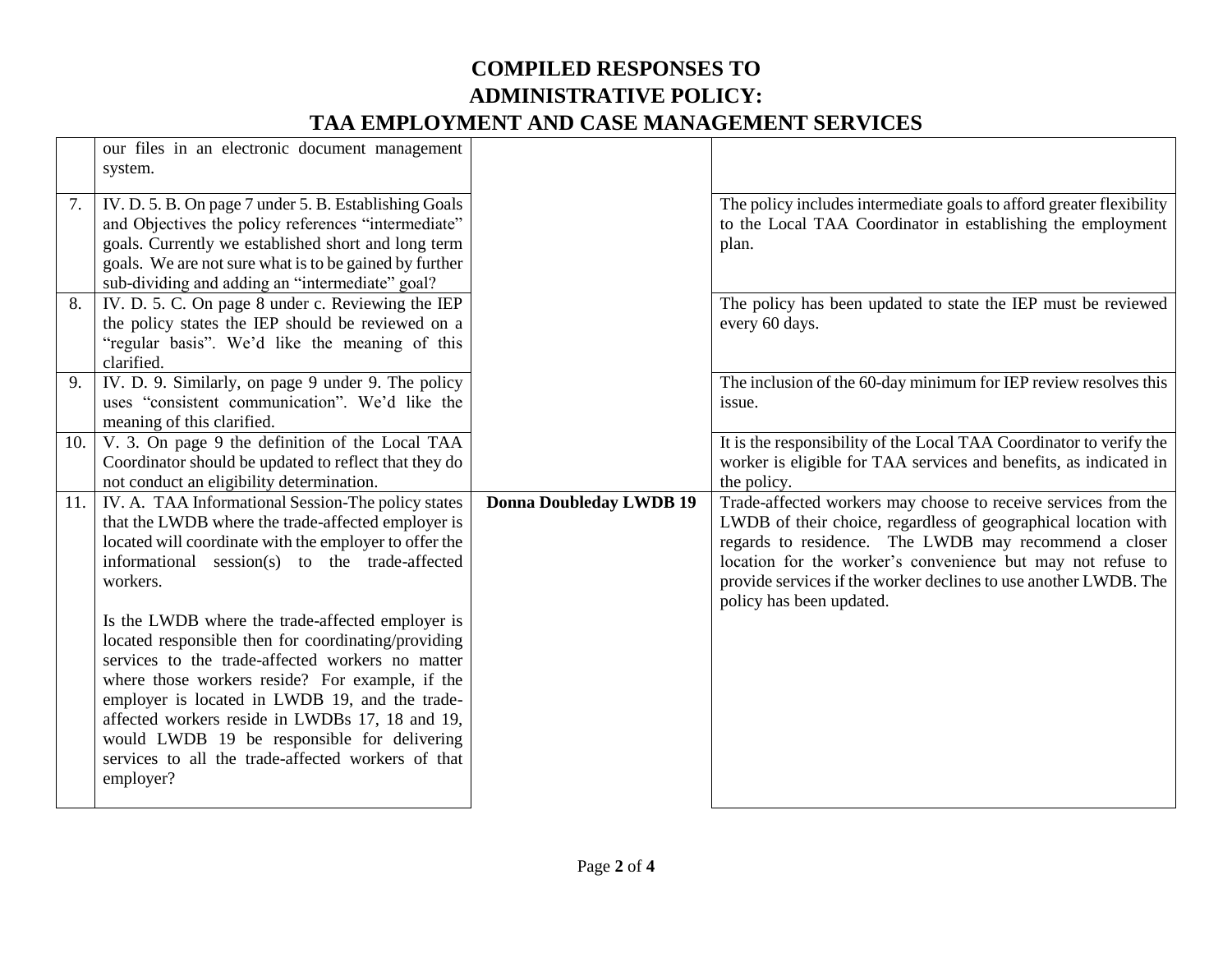|     | IV. B. TAA Eligibility Review - The policy requires<br>Local TAA Coordinators to contact the trade-<br>affected employer to determine a worker's eligibility<br>if that worker's name is not on the affected workers<br>list. If the company has closed and there is no<br>available contact, is there another method for<br>determining an individual's eligibility? |                           | The policy has been updated to indicate the State Trade Program<br>Office will work with the Local TAA Coordinator to determine<br>participant eligibility if the employer is no longer able to be<br>contacted.                                                                                   |
|-----|-----------------------------------------------------------------------------------------------------------------------------------------------------------------------------------------------------------------------------------------------------------------------------------------------------------------------------------------------------------------------|---------------------------|----------------------------------------------------------------------------------------------------------------------------------------------------------------------------------------------------------------------------------------------------------------------------------------------------|
| 13. | IV. C. Initial TAA Program Participation - The Local<br>TAA Coordinator will notify the State Trade<br>Program Office that the trade-affected worker's<br>information is ready for review on Employ<br>Florida. How will the Local TAA Coordinator be<br>notified that the State Trade Program Office has<br>reviewed the request and issued a determination?         |                           | DEO does not provide notification to the LWDBs of claimant<br>determinations. Local TAA Coordinators have access to the<br>Florida CONNECT system to review benefit determinations for<br>TAA participants, however, this is not required. The claimant will<br>receive a notice of determination. |
| 14. | IV. C. Reviewing the IEP - The policy states that<br>when new objectives are added, the IEP should be<br>reviewed and signed and accompanied by service<br>code T05. Should a new T05 code be added each<br>time the IEP is updated?                                                                                                                                  |                           | LWDBs are not required to add a new T05 code each time the IEP<br>is updated, however it is recommended to document the staff<br>hours required for the provision of this service.                                                                                                                 |
| 15. | IV. C. Initial TAA Program Participation:<br>TR1<br>reference should be noted that this code is generated<br>by DEO/EF once the local TAA Coordinator initiates<br>the TRO.                                                                                                                                                                                           | <b>Jody Toner/LWDB 15</b> | The TR1 service code was for state-level use with regards to<br>liable/agent state scenarios. This use of this service code has been<br>discontinued.                                                                                                                                              |
| 16. | IV. D. Employment and Case management<br>service: A bullet point should be noted regarding the<br>establishment of training benchmarks as indicated by<br>the DEO TAA Tool 19/20 under section regarding<br>Approved Training tool #24 $&$ #25.                                                                                                                       |                           | Training benchmark requirements will be included in a separate<br>policy for TAA Training Services.                                                                                                                                                                                                |